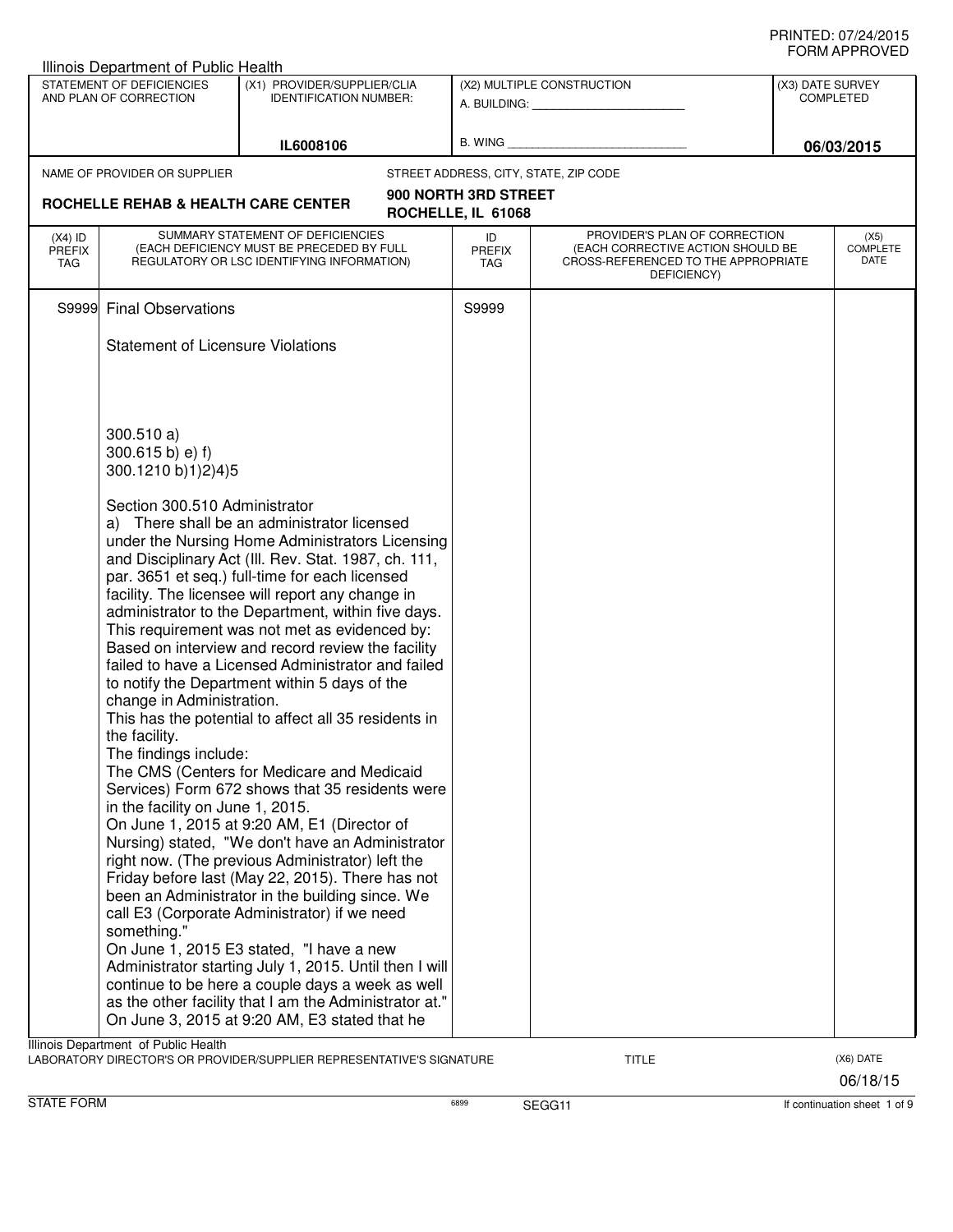|                            | Illinois Department of Public Health                                                                       |                                                                                                                                                                                                                                                                                                                                                                                                                                                                                                                                                                                                                                                                                                                                                                                                                                                                                                                                                                                                                                                                                                                                                                                                                                                                                                                                                                                                                                                                                                                                                                                                                                                            |                                       |                                                                                                                          |  |                                      |
|----------------------------|------------------------------------------------------------------------------------------------------------|------------------------------------------------------------------------------------------------------------------------------------------------------------------------------------------------------------------------------------------------------------------------------------------------------------------------------------------------------------------------------------------------------------------------------------------------------------------------------------------------------------------------------------------------------------------------------------------------------------------------------------------------------------------------------------------------------------------------------------------------------------------------------------------------------------------------------------------------------------------------------------------------------------------------------------------------------------------------------------------------------------------------------------------------------------------------------------------------------------------------------------------------------------------------------------------------------------------------------------------------------------------------------------------------------------------------------------------------------------------------------------------------------------------------------------------------------------------------------------------------------------------------------------------------------------------------------------------------------------------------------------------------------------|---------------------------------------|--------------------------------------------------------------------------------------------------------------------------|--|--------------------------------------|
|                            | STATEMENT OF DEFICIENCIES<br>AND PLAN OF CORRECTION                                                        | (X1) PROVIDER/SUPPLIER/CLIA<br><b>IDENTIFICATION NUMBER:</b>                                                                                                                                                                                                                                                                                                                                                                                                                                                                                                                                                                                                                                                                                                                                                                                                                                                                                                                                                                                                                                                                                                                                                                                                                                                                                                                                                                                                                                                                                                                                                                                               |                                       | (X2) MULTIPLE CONSTRUCTION<br>A. BUILDING: A. BUILDING:                                                                  |  | (X3) DATE SURVEY<br><b>COMPLETED</b> |
|                            |                                                                                                            | IL6008106                                                                                                                                                                                                                                                                                                                                                                                                                                                                                                                                                                                                                                                                                                                                                                                                                                                                                                                                                                                                                                                                                                                                                                                                                                                                                                                                                                                                                                                                                                                                                                                                                                                  | B. WING                               |                                                                                                                          |  |                                      |
|                            | NAME OF PROVIDER OR SUPPLIER                                                                               |                                                                                                                                                                                                                                                                                                                                                                                                                                                                                                                                                                                                                                                                                                                                                                                                                                                                                                                                                                                                                                                                                                                                                                                                                                                                                                                                                                                                                                                                                                                                                                                                                                                            | STREET ADDRESS, CITY, STATE, ZIP CODE |                                                                                                                          |  |                                      |
|                            |                                                                                                            |                                                                                                                                                                                                                                                                                                                                                                                                                                                                                                                                                                                                                                                                                                                                                                                                                                                                                                                                                                                                                                                                                                                                                                                                                                                                                                                                                                                                                                                                                                                                                                                                                                                            | 900 NORTH 3RD STREET                  |                                                                                                                          |  |                                      |
|                            | ROCHELLE REHAB & HEALTH CARE CENTER                                                                        |                                                                                                                                                                                                                                                                                                                                                                                                                                                                                                                                                                                                                                                                                                                                                                                                                                                                                                                                                                                                                                                                                                                                                                                                                                                                                                                                                                                                                                                                                                                                                                                                                                                            | ROCHELLE, IL 61068                    |                                                                                                                          |  |                                      |
| $(X4)$ ID<br>PREFIX<br>TAG |                                                                                                            | SUMMARY STATEMENT OF DEFICIENCIES<br>(EACH DEFICIENCY MUST BE PRECEDED BY FULL<br>REGULATORY OR LSC IDENTIFYING INFORMATION)                                                                                                                                                                                                                                                                                                                                                                                                                                                                                                                                                                                                                                                                                                                                                                                                                                                                                                                                                                                                                                                                                                                                                                                                                                                                                                                                                                                                                                                                                                                               | ID<br><b>PREFIX</b><br><b>TAG</b>     | PROVIDER'S PLAN OF CORRECTION<br>(EACH CORRECTIVE ACTION SHOULD BE<br>CROSS-REFERENCED TO THE APPROPRIATE<br>DEFICIENCY) |  | (X5)<br><b>COMPLETE</b><br>DATE      |
| S9999                      | Continued From page 1                                                                                      |                                                                                                                                                                                                                                                                                                                                                                                                                                                                                                                                                                                                                                                                                                                                                                                                                                                                                                                                                                                                                                                                                                                                                                                                                                                                                                                                                                                                                                                                                                                                                                                                                                                            | S9999                                 |                                                                                                                          |  |                                      |
|                            | start doing that."<br>he/she practicing."<br><b>History Record Information</b><br>Code 140.642(c)) is met. | had never notified Public Health of a change in<br>Administrator. E3 stated, "I guess I will have to<br>The facility's undated Job Description for the<br>Administrator states, "The Administrator must be<br>qualified through a combination of education,<br>experience and training to manage a Nursing<br>Facility. Knowledge of business administration,<br>nursing care and human relations is necessary.<br>He/she must hold, or be eligible for, a Nursing<br>Home Administrators license in the State which<br>Section 300.615 Determination of Need<br>Screening and Request for Resident Criminal<br>b) All persons seeking admission to a nursing<br>facility must be screened to determine the need<br>for nursing facility services prior to being<br>admitted, regardless of income, assets, or<br>funding source. (Section 2-201.5(a) of the Act) A<br>screening assessment is not required provided<br>one of the conditions in Section 140.642(c) of the<br>rules of the Department of Healthcare and Family<br>Services titled Medical Payment (89 III. Adm.<br>e) In addition to the screening required by Section<br>2-201.5(a) of the Act and this Section, a facility<br>shall, within 24 hours after admission of a<br>resident, request a criminal history background<br>check pursuant to the Uniform Conviction<br>Information Act for all persons 18 or older seeking<br>admission to the facility, unless a background<br>check was initiated by a hospital pursuant to the<br>Hospital Licensing Act. Background checks shall<br>be based on the resident's name, date of birth,<br>and other identifiers as required by the |                                       |                                                                                                                          |  |                                      |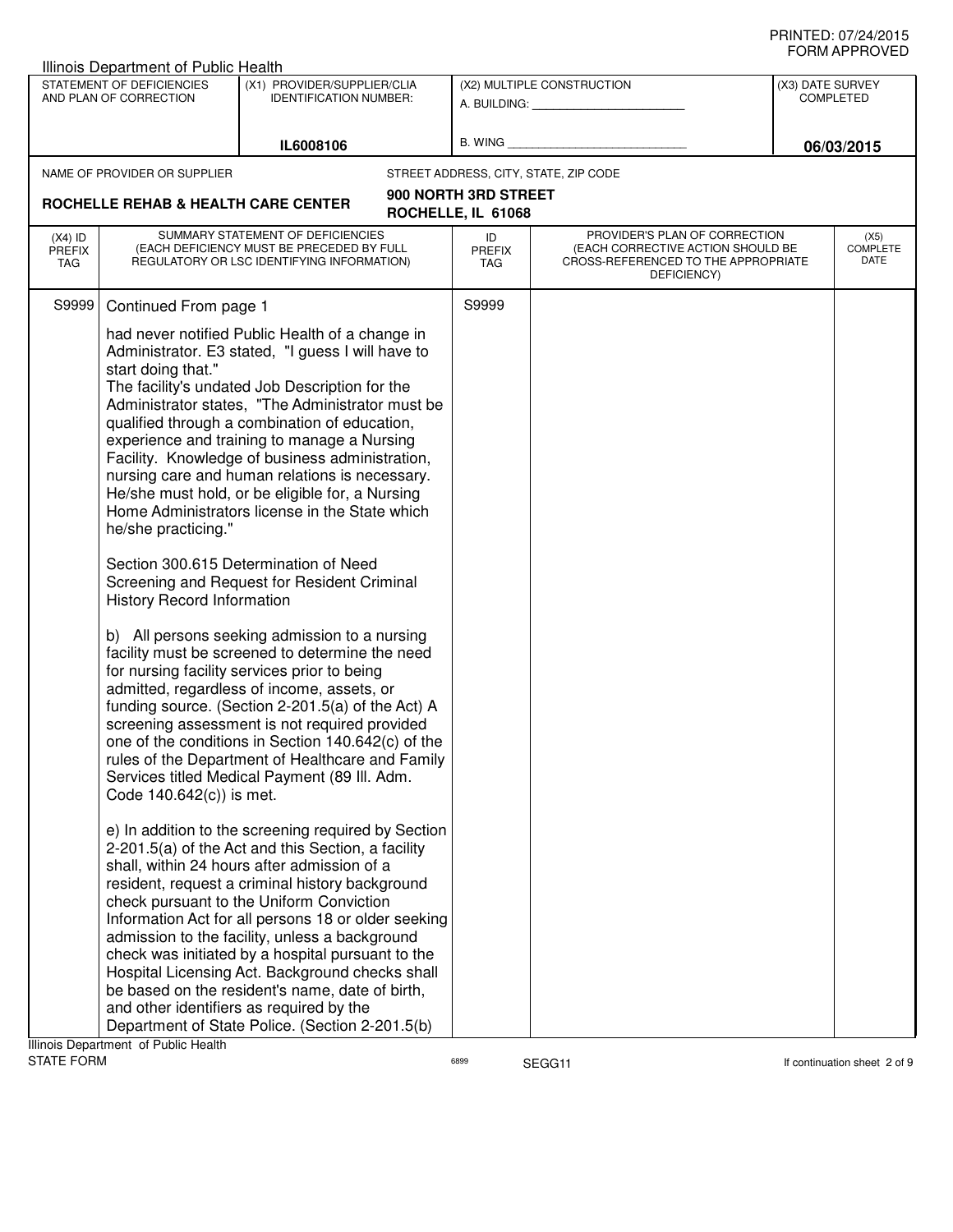| <b>Illinois Department of Public Health</b> |                                                                                                                            |                                                                                                                                                                                                                                                                                                                                                                                                                                                                                                                                                                                                                                                                                                                                                                                                                                                                                                                                                                                                                                                                                                                                                                                                                                                                                                                                                                                                                                                                                                                                                                                                                                                                                                                                                                                                                    |                                   |                                                                                                                          |                                      |                                 |
|---------------------------------------------|----------------------------------------------------------------------------------------------------------------------------|--------------------------------------------------------------------------------------------------------------------------------------------------------------------------------------------------------------------------------------------------------------------------------------------------------------------------------------------------------------------------------------------------------------------------------------------------------------------------------------------------------------------------------------------------------------------------------------------------------------------------------------------------------------------------------------------------------------------------------------------------------------------------------------------------------------------------------------------------------------------------------------------------------------------------------------------------------------------------------------------------------------------------------------------------------------------------------------------------------------------------------------------------------------------------------------------------------------------------------------------------------------------------------------------------------------------------------------------------------------------------------------------------------------------------------------------------------------------------------------------------------------------------------------------------------------------------------------------------------------------------------------------------------------------------------------------------------------------------------------------------------------------------------------------------------------------|-----------------------------------|--------------------------------------------------------------------------------------------------------------------------|--------------------------------------|---------------------------------|
|                                             | STATEMENT OF DEFICIENCIES<br>AND PLAN OF CORRECTION                                                                        | (X1) PROVIDER/SUPPLIER/CLIA<br><b>IDENTIFICATION NUMBER:</b>                                                                                                                                                                                                                                                                                                                                                                                                                                                                                                                                                                                                                                                                                                                                                                                                                                                                                                                                                                                                                                                                                                                                                                                                                                                                                                                                                                                                                                                                                                                                                                                                                                                                                                                                                       |                                   | (X2) MULTIPLE CONSTRUCTION<br>A. BUILDING: A. BUILDING:                                                                  | (X3) DATE SURVEY<br><b>COMPLETED</b> |                                 |
|                                             |                                                                                                                            |                                                                                                                                                                                                                                                                                                                                                                                                                                                                                                                                                                                                                                                                                                                                                                                                                                                                                                                                                                                                                                                                                                                                                                                                                                                                                                                                                                                                                                                                                                                                                                                                                                                                                                                                                                                                                    |                                   |                                                                                                                          |                                      |                                 |
|                                             |                                                                                                                            | IL6008106                                                                                                                                                                                                                                                                                                                                                                                                                                                                                                                                                                                                                                                                                                                                                                                                                                                                                                                                                                                                                                                                                                                                                                                                                                                                                                                                                                                                                                                                                                                                                                                                                                                                                                                                                                                                          | B. WING                           |                                                                                                                          |                                      | 06/03/2015                      |
|                                             | NAME OF PROVIDER OR SUPPLIER                                                                                               |                                                                                                                                                                                                                                                                                                                                                                                                                                                                                                                                                                                                                                                                                                                                                                                                                                                                                                                                                                                                                                                                                                                                                                                                                                                                                                                                                                                                                                                                                                                                                                                                                                                                                                                                                                                                                    |                                   | STREET ADDRESS, CITY, STATE, ZIP CODE                                                                                    |                                      |                                 |
| ROCHELLE REHAB & HEALTH CARE CENTER         |                                                                                                                            | 900 NORTH 3RD STREET                                                                                                                                                                                                                                                                                                                                                                                                                                                                                                                                                                                                                                                                                                                                                                                                                                                                                                                                                                                                                                                                                                                                                                                                                                                                                                                                                                                                                                                                                                                                                                                                                                                                                                                                                                                               |                                   |                                                                                                                          |                                      |                                 |
|                                             |                                                                                                                            | ROCHELLE, IL 61068                                                                                                                                                                                                                                                                                                                                                                                                                                                                                                                                                                                                                                                                                                                                                                                                                                                                                                                                                                                                                                                                                                                                                                                                                                                                                                                                                                                                                                                                                                                                                                                                                                                                                                                                                                                                 |                                   |                                                                                                                          |                                      |                                 |
| $(X4)$ ID<br><b>PREFIX</b><br>TAG           |                                                                                                                            | SUMMARY STATEMENT OF DEFICIENCIES<br>(EACH DEFICIENCY MUST BE PRECEDED BY FULL<br>REGULATORY OR LSC IDENTIFYING INFORMATION)                                                                                                                                                                                                                                                                                                                                                                                                                                                                                                                                                                                                                                                                                                                                                                                                                                                                                                                                                                                                                                                                                                                                                                                                                                                                                                                                                                                                                                                                                                                                                                                                                                                                                       | ID<br><b>PREFIX</b><br><b>TAG</b> | PROVIDER'S PLAN OF CORRECTION<br>(EACH CORRECTIVE ACTION SHOULD BE<br>CROSS-REFERENCED TO THE APPROPRIATE<br>DEFICIENCY) |                                      | (X5)<br><b>COMPLETE</b><br>DATE |
| S9999                                       | Continued From page 2                                                                                                      |                                                                                                                                                                                                                                                                                                                                                                                                                                                                                                                                                                                                                                                                                                                                                                                                                                                                                                                                                                                                                                                                                                                                                                                                                                                                                                                                                                                                                                                                                                                                                                                                                                                                                                                                                                                                                    | S9999                             |                                                                                                                          |                                      |                                 |
|                                             |                                                                                                                            |                                                                                                                                                                                                                                                                                                                                                                                                                                                                                                                                                                                                                                                                                                                                                                                                                                                                                                                                                                                                                                                                                                                                                                                                                                                                                                                                                                                                                                                                                                                                                                                                                                                                                                                                                                                                                    |                                   |                                                                                                                          |                                      |                                 |
|                                             | of the Act)<br>is listed as a registered sex offender.<br>The findings include:<br>stated that she was unable to print the | f) The facility shall check for the individual's name<br>on the Illinois Sex Offender Registration website<br>at www.isp.state.il.us and the Illinois Department<br>of Corrections sex registrant search page at<br>www.idoc.state.il.us to determine if the individual<br>This requirement was not met as evidenced by:<br>Based on interview and record review the facility<br>failed to ensure that residents were screened to<br>determine their need for nursing facility services<br>prior to admission to the facility. The facility failed<br>to complete a resident background check within<br>24 hours of admission and also failed to check<br>the Illinois Sex Offender website and the Illinois<br>Department of Corrections website to determine if<br>the resident is listed as a registered sex offender.<br>This applies to 6 residents (R11, R12, R13, R14,<br>R15, R16) in the supplemental sample.<br>1. On June 2, 2015 the facility was unable to<br>provide the screenings for determining the need<br>for nursing services for R11 admitted May 29,<br>2015, R12 admitted May 31, 2015, R15 admitted<br>May 1, 2015 and R16 admitted April 16, 2015.<br>On June 2, 2015 at 2:40 PM, E4 (Bookkeeper)<br>stated that she had contacted someone who<br>pulled R11, R12, R15 and R16 up in the system<br>and the screenings had not been done yet.<br>2. R12's medical record shows that R12 was<br>admitted to the facility on May 31, 2015.<br>On June 2, 2015 at 11:00 AM, E4 (Bookkeeper)<br>background check for R12 but she could pull it up<br>in the computer. E4 showed surveyor R12's<br>background check dated June 2,2015 and<br>confirmed that she had just done it that day.<br>3. On June 2, 2015 the facility was unable to<br>provide evidence that they checked the Illinois |                                   |                                                                                                                          |                                      |                                 |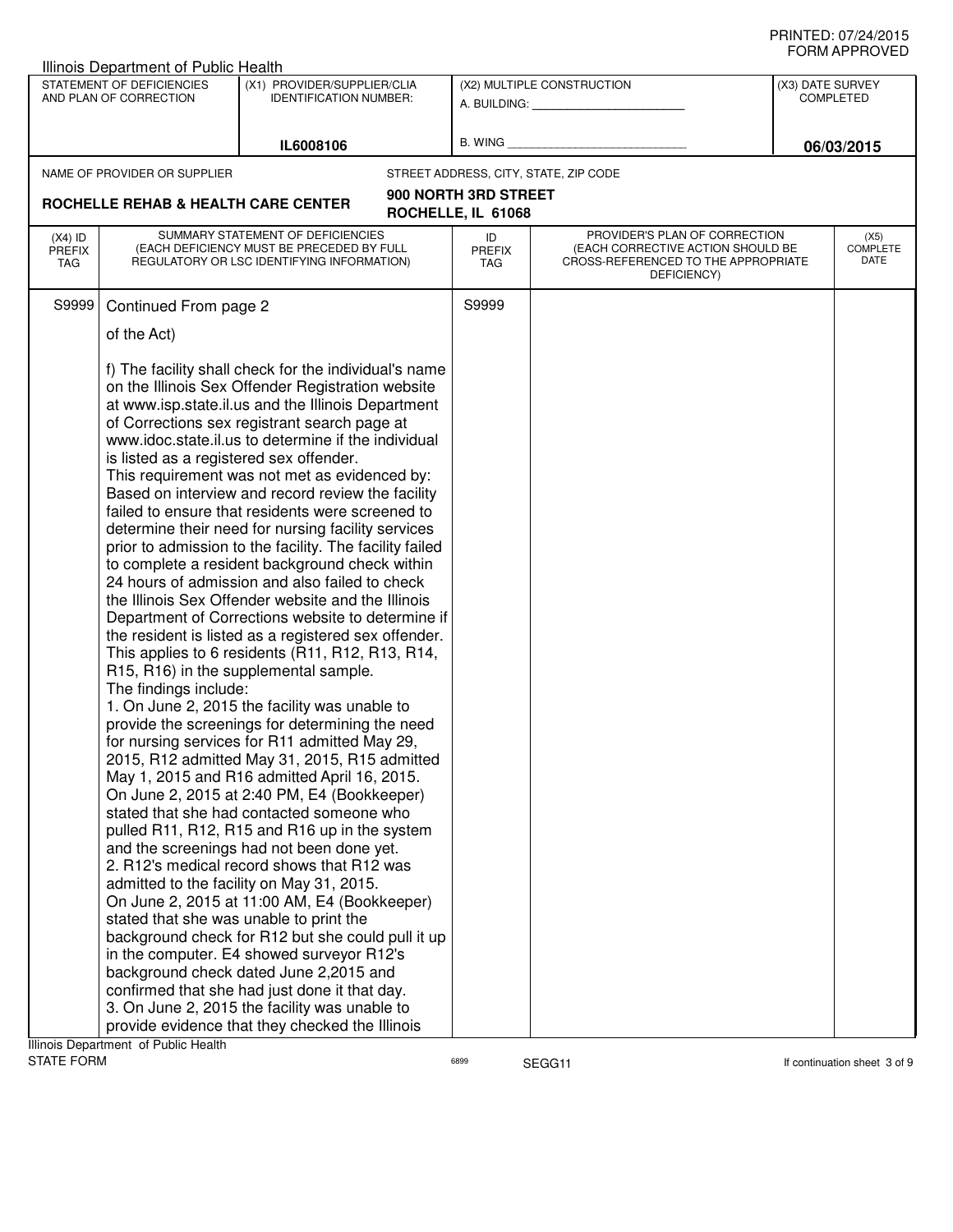|                            | Illinois Department of Public Health |                                                                                                     |                      |                                                    |                  |                              |
|----------------------------|--------------------------------------|-----------------------------------------------------------------------------------------------------|----------------------|----------------------------------------------------|------------------|------------------------------|
|                            | STATEMENT OF DEFICIENCIES            | (X1) PROVIDER/SUPPLIER/CLIA                                                                         |                      | (X2) MULTIPLE CONSTRUCTION                         | (X3) DATE SURVEY |                              |
|                            | AND PLAN OF CORRECTION               | <b>IDENTIFICATION NUMBER:</b>                                                                       |                      | A. BUILDING: A. BUILDING:                          |                  | <b>COMPLETED</b>             |
|                            |                                      |                                                                                                     |                      |                                                    |                  |                              |
|                            |                                      | IL6008106                                                                                           | B. WING              |                                                    |                  | 06/03/2015                   |
|                            | NAME OF PROVIDER OR SUPPLIER         |                                                                                                     |                      | STREET ADDRESS, CITY, STATE, ZIP CODE              |                  |                              |
|                            |                                      |                                                                                                     | 900 NORTH 3RD STREET |                                                    |                  |                              |
|                            | ROCHELLE REHAB & HEALTH CARE CENTER  |                                                                                                     | ROCHELLE, IL 61068   |                                                    |                  |                              |
|                            |                                      | SUMMARY STATEMENT OF DEFICIENCIES                                                                   |                      | PROVIDER'S PLAN OF CORRECTION                      |                  | (X5)                         |
| $(X4)$ ID<br><b>PREFIX</b> |                                      | (EACH DEFICIENCY MUST BE PRECEDED BY FULL                                                           | ID<br><b>PREFIX</b>  | (EACH CORRECTIVE ACTION SHOULD BE                  |                  | <b>COMPLETE</b>              |
| TAG                        |                                      | REGULATORY OR LSC IDENTIFYING INFORMATION)                                                          | <b>TAG</b>           | CROSS-REFERENCED TO THE APPROPRIATE<br>DEFICIENCY) |                  | DATE                         |
|                            |                                      |                                                                                                     |                      |                                                    |                  |                              |
| S9999                      | Continued From page 3                |                                                                                                     | S9999                |                                                    |                  |                              |
|                            |                                      | Sex Offender and the Illinois Department of                                                         |                      |                                                    |                  |                              |
|                            |                                      | Corrections websites for R11, R12, R13 and R14.                                                     |                      |                                                    |                  |                              |
|                            |                                      | On June 2, 2015 at 11:30 AM, E4 stated that she                                                     |                      |                                                    |                  |                              |
|                            |                                      | runs a background check through CHIRP                                                               |                      |                                                    |                  |                              |
|                            |                                      | (Criminal History Information Response Process)                                                     |                      |                                                    |                  |                              |
|                            | she does not look at any websites.   | as soon as she gets the resident information but                                                    |                      |                                                    |                  |                              |
|                            | 300.1210 b)1)2)4)5                   |                                                                                                     |                      |                                                    |                  |                              |
|                            |                                      | Section 300.1210 General Requirements for                                                           |                      |                                                    |                  |                              |
|                            | Nursing and Personal Care            |                                                                                                     |                      |                                                    |                  |                              |
|                            |                                      | b) The facility shall provide the necessary care                                                    |                      |                                                    |                  |                              |
|                            |                                      | and services to attain or maintain the highest                                                      |                      |                                                    |                  |                              |
|                            |                                      | practicable physical, mental, and psychological                                                     |                      |                                                    |                  |                              |
|                            |                                      | well-being of the resident, in accordance with                                                      |                      |                                                    |                  |                              |
|                            |                                      | each resident's comprehensive resident care                                                         |                      |                                                    |                  |                              |
|                            |                                      | plan. Adequate and properly supervised nursing                                                      |                      |                                                    |                  |                              |
|                            |                                      | care and personal care shall be provided to each                                                    |                      |                                                    |                  |                              |
|                            |                                      | resident to meet the total nursing and personal<br>care needs of the resident. Restorative measures |                      |                                                    |                  |                              |
|                            |                                      | shall include, at a minimum, the following                                                          |                      |                                                    |                  |                              |
|                            | procedures:                          |                                                                                                     |                      |                                                    |                  |                              |
|                            |                                      | 1) The licensed nurse in charge of the                                                              |                      |                                                    |                  |                              |
|                            |                                      | restorative/rehabilitative nursing program shall                                                    |                      |                                                    |                  |                              |
|                            |                                      | have successfully completed a course or other                                                       |                      |                                                    |                  |                              |
|                            |                                      | training program that includes at least 60 hours of                                                 |                      |                                                    |                  |                              |
|                            |                                      | classroom/lab training in restorative/rehabilitative                                                |                      |                                                    |                  |                              |
|                            |                                      | nursing as evidenced by a transcript, certificate,                                                  |                      |                                                    |                  |                              |
|                            |                                      | diploma, or other written documentation from an                                                     |                      |                                                    |                  |                              |
|                            |                                      | accredited school or recognized accrediting                                                         |                      |                                                    |                  |                              |
|                            |                                      | agency such as a State or National organization                                                     |                      |                                                    |                  |                              |
|                            |                                      | of nurses or a State licensing authority. Such<br>training shall address each of the measures       |                      |                                                    |                  |                              |
|                            |                                      | outlined in subsections (b)(2) through (5) of this                                                  |                      |                                                    |                  |                              |
|                            |                                      | Section. This person may be the Director of                                                         |                      |                                                    |                  |                              |
|                            |                                      | Nursing, Assistant Director of Nursing or another                                                   |                      |                                                    |                  |                              |
|                            |                                      | nurse designated by the Director of Nursing to be                                                   |                      |                                                    |                  |                              |
|                            |                                      | in charge of the restorative/rehabilitative nursing                                                 |                      |                                                    |                  |                              |
|                            | program.                             |                                                                                                     |                      |                                                    |                  |                              |
|                            |                                      | 2) All nursing personnel shall assist and                                                           |                      |                                                    |                  |                              |
|                            |                                      | encourage residents so that a resident who                                                          |                      |                                                    |                  |                              |
|                            | Illinois Department of Public Health |                                                                                                     |                      |                                                    |                  |                              |
| <b>STATE FORM</b>          |                                      |                                                                                                     | 6899                 | SEGG11                                             |                  | If continuation sheet 4 of 9 |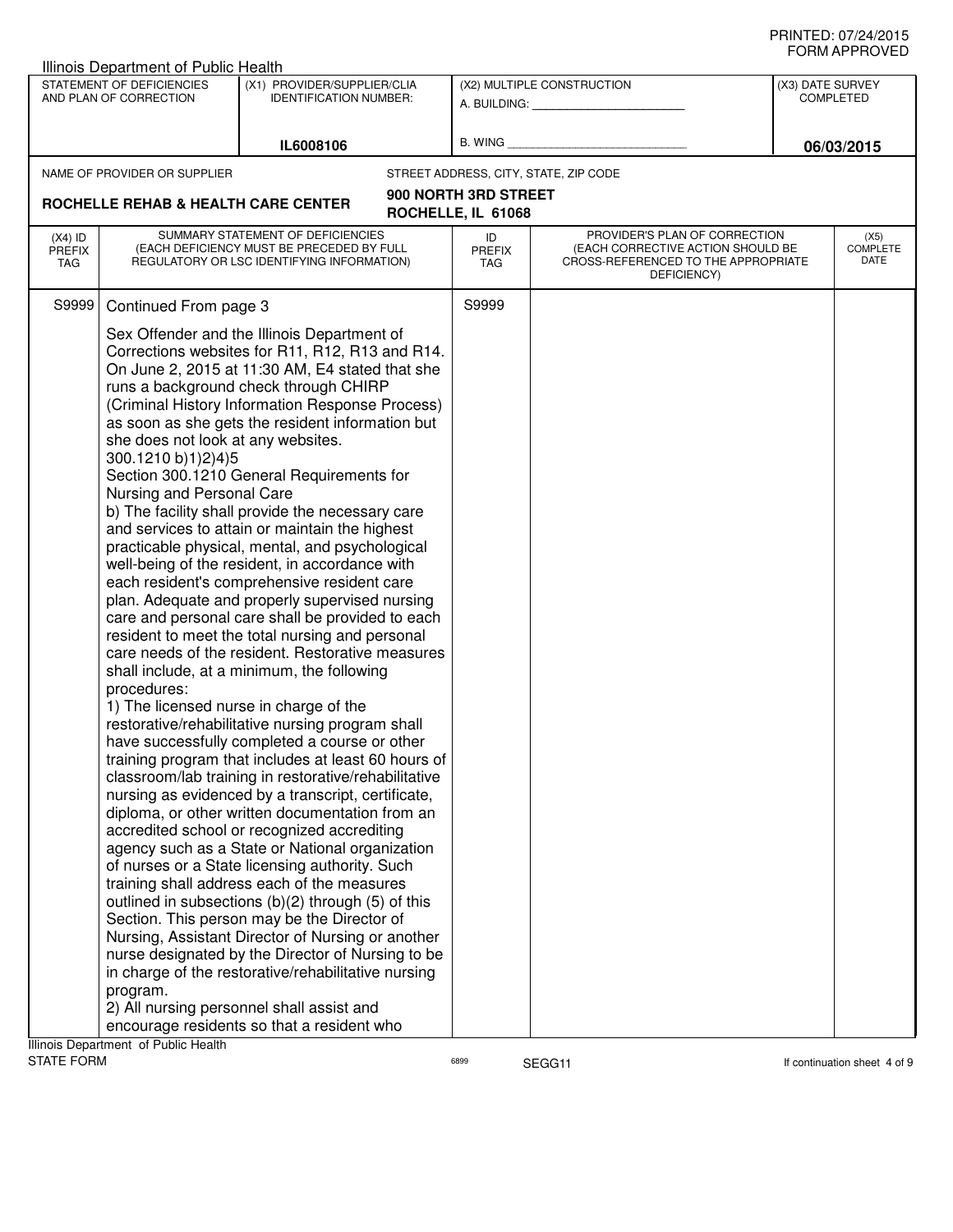|                            | <b>Illinois Department of Public Health</b> |                                                                                                          |                      |                                                                    |                  |                              |
|----------------------------|---------------------------------------------|----------------------------------------------------------------------------------------------------------|----------------------|--------------------------------------------------------------------|------------------|------------------------------|
|                            | STATEMENT OF DEFICIENCIES                   | (X1) PROVIDER/SUPPLIER/CLIA                                                                              |                      | (X2) MULTIPLE CONSTRUCTION                                         | (X3) DATE SURVEY |                              |
|                            | AND PLAN OF CORRECTION                      | <b>IDENTIFICATION NUMBER:</b>                                                                            |                      | A. BUILDING: A. BUILDING:                                          |                  | <b>COMPLETED</b>             |
|                            |                                             |                                                                                                          |                      |                                                                    |                  |                              |
|                            |                                             | IL6008106                                                                                                | B. WING              |                                                                    |                  | 06/03/2015                   |
|                            | NAME OF PROVIDER OR SUPPLIER                |                                                                                                          |                      | STREET ADDRESS, CITY, STATE, ZIP CODE                              |                  |                              |
|                            | ROCHELLE REHAB & HEALTH CARE CENTER         |                                                                                                          | 900 NORTH 3RD STREET |                                                                    |                  |                              |
|                            |                                             |                                                                                                          | ROCHELLE, IL 61068   |                                                                    |                  |                              |
| $(X4)$ ID<br><b>PREFIX</b> |                                             | SUMMARY STATEMENT OF DEFICIENCIES<br>(EACH DEFICIENCY MUST BE PRECEDED BY FULL                           | ID<br><b>PREFIX</b>  | PROVIDER'S PLAN OF CORRECTION<br>(EACH CORRECTIVE ACTION SHOULD BE |                  | (X5)<br><b>COMPLETE</b>      |
| TAG                        |                                             | REGULATORY OR LSC IDENTIFYING INFORMATION)                                                               | TAG                  | CROSS-REFERENCED TO THE APPROPRIATE                                |                  | DATE                         |
|                            |                                             |                                                                                                          |                      | DEFICIENCY)                                                        |                  |                              |
| S9999                      | Continued From page 4                       |                                                                                                          | S9999                |                                                                    |                  |                              |
|                            |                                             | enters the facility without a limited range of                                                           |                      |                                                                    |                  |                              |
|                            |                                             | motion does not experience reduction in range of                                                         |                      |                                                                    |                  |                              |
|                            |                                             | motion unless the resident's clinical condition                                                          |                      |                                                                    |                  |                              |
|                            |                                             | demonstrates that a reduction in range of motion                                                         |                      |                                                                    |                  |                              |
|                            |                                             | is unavoidable. All nursing personnel shall assist<br>and encourage residents so that a resident with a  |                      |                                                                    |                  |                              |
|                            |                                             | limited range of motion receives appropriate                                                             |                      |                                                                    |                  |                              |
|                            |                                             | treatment and services to increase range of                                                              |                      |                                                                    |                  |                              |
|                            |                                             | motion and/or to prevent further decrease in                                                             |                      |                                                                    |                  |                              |
|                            | range of motion.                            |                                                                                                          |                      |                                                                    |                  |                              |
|                            |                                             | 4) All nursing personnel shall assist and<br>encourage residents so that a resident's abilities          |                      |                                                                    |                  |                              |
|                            |                                             | in activities of daily living do not diminish unless                                                     |                      |                                                                    |                  |                              |
|                            |                                             | circumstances of the individual's clinical condition                                                     |                      |                                                                    |                  |                              |
|                            |                                             | demonstrate that diminution was unavoidable.                                                             |                      |                                                                    |                  |                              |
|                            |                                             | This includes the resident's abilities to bathe,                                                         |                      |                                                                    |                  |                              |
|                            |                                             | dress, and groom; transfer and ambulate; toilet;                                                         |                      |                                                                    |                  |                              |
|                            |                                             | eat; and use speech, language, or other<br>functional communication systems. A resident                  |                      |                                                                    |                  |                              |
|                            |                                             | who is unable to carry out activities of daily living                                                    |                      |                                                                    |                  |                              |
|                            |                                             | shall receive the services necessary to maintain                                                         |                      |                                                                    |                  |                              |
|                            |                                             | good nutrition, grooming, and personal hygiene.                                                          |                      |                                                                    |                  |                              |
|                            |                                             | 5) All nursing personnel shall assist and                                                                |                      |                                                                    |                  |                              |
|                            |                                             | encourage residents with ambulation and safe                                                             |                      |                                                                    |                  |                              |
|                            |                                             | transfer activities as often as necessary in an<br>effort to help them retain or maintain their highest  |                      |                                                                    |                  |                              |
|                            | practicable level of functioning.           |                                                                                                          |                      |                                                                    |                  |                              |
|                            |                                             | This requirement is not met as evidenced by:                                                             |                      |                                                                    |                  |                              |
|                            |                                             |                                                                                                          |                      |                                                                    |                  |                              |
|                            |                                             | Based on Observation, Interview, and Record                                                              |                      |                                                                    |                  |                              |
|                            |                                             | Review the facility failed to provide services to<br>maintain or improve physical mobility and failed to |                      |                                                                    |                  |                              |
|                            |                                             | provide range of motion exercises as identified                                                          |                      |                                                                    |                  |                              |
|                            | and assessed for 3 residents.               |                                                                                                          |                      |                                                                    |                  |                              |
|                            |                                             |                                                                                                          |                      |                                                                    |                  |                              |
|                            |                                             | This applies to 3 of 5 residents (R1, R5, R7)                                                            |                      |                                                                    |                  |                              |
|                            | sample of 10.                               | reviewed for range of motion services in the                                                             |                      |                                                                    |                  |                              |
|                            |                                             |                                                                                                          |                      |                                                                    |                  |                              |
|                            | The findings include:                       |                                                                                                          |                      |                                                                    |                  |                              |
|                            | Illinois Department of Public Health        |                                                                                                          |                      |                                                                    |                  |                              |
| <b>STATE FORM</b>          |                                             |                                                                                                          | 6899                 | SEGG11                                                             |                  | If continuation sheet 5 of 9 |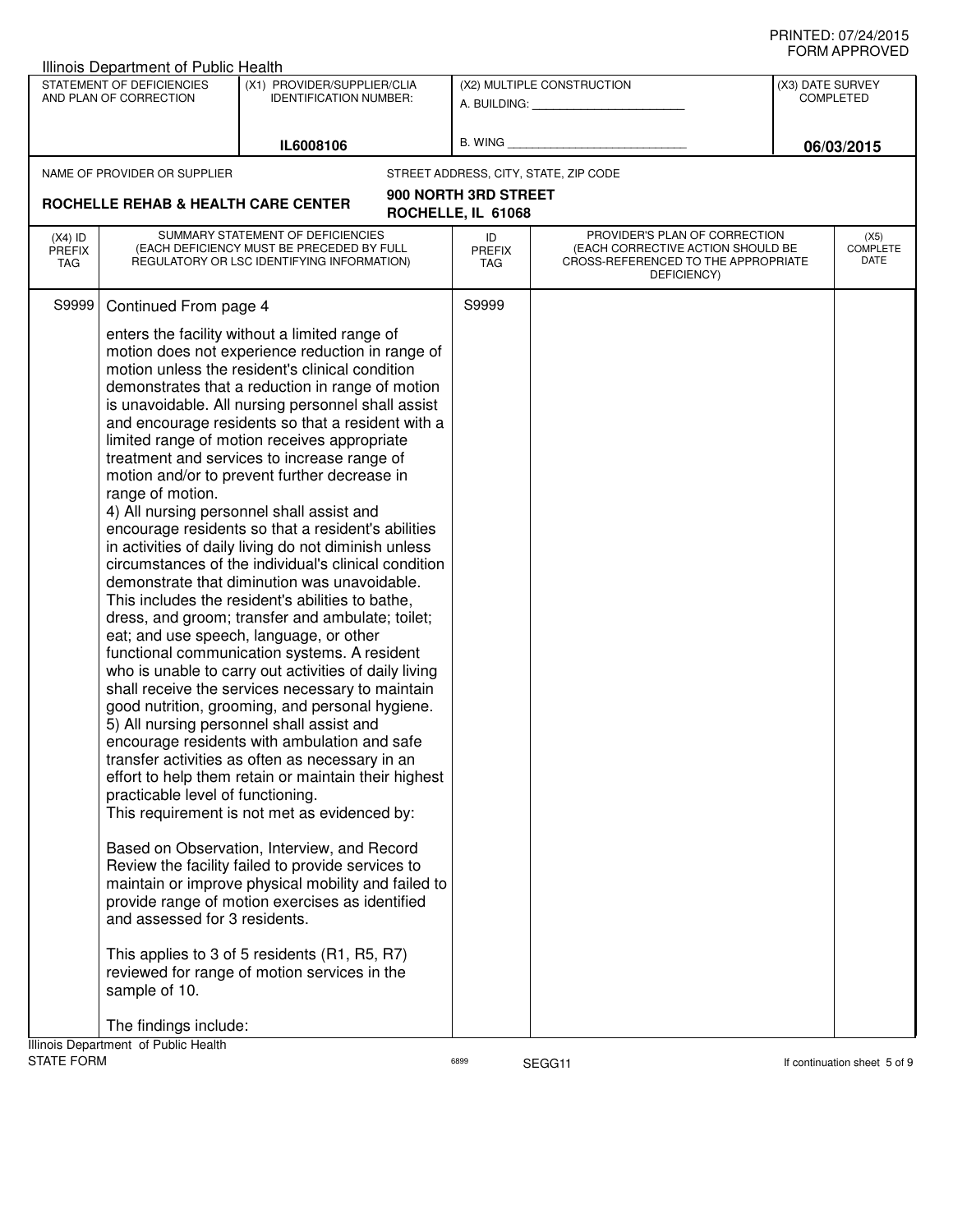| STATEMENT OF DEFICIENCIES<br>(X1) PROVIDER/SUPPLIER/CLIA<br>(X2) MULTIPLE CONSTRUCTION<br>AND PLAN OF CORRECTION<br><b>IDENTIFICATION NUMBER:</b><br>A. BUILDING: A. BUILDING:                                                                                                                                                                                                                                                                                                                                                                                                                                                                                                                                                                                                                                                                                                                                                                                                                                                                                                                                                                                                                                                                                                                                                                                                                                                                                                                                                                                                                                                                                                       | (X3) DATE SURVEY                                                                                                                                            |
|--------------------------------------------------------------------------------------------------------------------------------------------------------------------------------------------------------------------------------------------------------------------------------------------------------------------------------------------------------------------------------------------------------------------------------------------------------------------------------------------------------------------------------------------------------------------------------------------------------------------------------------------------------------------------------------------------------------------------------------------------------------------------------------------------------------------------------------------------------------------------------------------------------------------------------------------------------------------------------------------------------------------------------------------------------------------------------------------------------------------------------------------------------------------------------------------------------------------------------------------------------------------------------------------------------------------------------------------------------------------------------------------------------------------------------------------------------------------------------------------------------------------------------------------------------------------------------------------------------------------------------------------------------------------------------------|-------------------------------------------------------------------------------------------------------------------------------------------------------------|
|                                                                                                                                                                                                                                                                                                                                                                                                                                                                                                                                                                                                                                                                                                                                                                                                                                                                                                                                                                                                                                                                                                                                                                                                                                                                                                                                                                                                                                                                                                                                                                                                                                                                                      | <b>COMPLETED</b>                                                                                                                                            |
|                                                                                                                                                                                                                                                                                                                                                                                                                                                                                                                                                                                                                                                                                                                                                                                                                                                                                                                                                                                                                                                                                                                                                                                                                                                                                                                                                                                                                                                                                                                                                                                                                                                                                      |                                                                                                                                                             |
| B. WING<br>IL6008106                                                                                                                                                                                                                                                                                                                                                                                                                                                                                                                                                                                                                                                                                                                                                                                                                                                                                                                                                                                                                                                                                                                                                                                                                                                                                                                                                                                                                                                                                                                                                                                                                                                                 | 06/03/2015                                                                                                                                                  |
| NAME OF PROVIDER OR SUPPLIER<br>STREET ADDRESS, CITY, STATE, ZIP CODE                                                                                                                                                                                                                                                                                                                                                                                                                                                                                                                                                                                                                                                                                                                                                                                                                                                                                                                                                                                                                                                                                                                                                                                                                                                                                                                                                                                                                                                                                                                                                                                                                |                                                                                                                                                             |
| 900 NORTH 3RD STREET<br>ROCHELLE REHAB & HEALTH CARE CENTER                                                                                                                                                                                                                                                                                                                                                                                                                                                                                                                                                                                                                                                                                                                                                                                                                                                                                                                                                                                                                                                                                                                                                                                                                                                                                                                                                                                                                                                                                                                                                                                                                          |                                                                                                                                                             |
| ROCHELLE, IL 61068                                                                                                                                                                                                                                                                                                                                                                                                                                                                                                                                                                                                                                                                                                                                                                                                                                                                                                                                                                                                                                                                                                                                                                                                                                                                                                                                                                                                                                                                                                                                                                                                                                                                   |                                                                                                                                                             |
| SUMMARY STATEMENT OF DEFICIENCIES<br>$(X4)$ ID<br>ID<br>(EACH DEFICIENCY MUST BE PRECEDED BY FULL<br><b>PREFIX</b><br><b>PREFIX</b><br>REGULATORY OR LSC IDENTIFYING INFORMATION)<br>TAG<br><b>TAG</b>                                                                                                                                                                                                                                                                                                                                                                                                                                                                                                                                                                                                                                                                                                                                                                                                                                                                                                                                                                                                                                                                                                                                                                                                                                                                                                                                                                                                                                                                               | PROVIDER'S PLAN OF CORRECTION<br>(X5)<br><b>COMPLETE</b><br>(EACH CORRECTIVE ACTION SHOULD BE<br>DATE<br>CROSS-REFERENCED TO THE APPROPRIATE<br>DEFICIENCY) |
| S9999<br>S9999<br>Continued From page 5                                                                                                                                                                                                                                                                                                                                                                                                                                                                                                                                                                                                                                                                                                                                                                                                                                                                                                                                                                                                                                                                                                                                                                                                                                                                                                                                                                                                                                                                                                                                                                                                                                              |                                                                                                                                                             |
| 1. R7's Physician Order Sheet dated June 2015<br>shows R7 has a diagnosis of CVA<br>(cerebrovascular accident) with left hemiplegia.<br>R7's MDS (Minimum Data Sheet) dated May 11,<br>2015 show that R7 is cognitively intact. The MDS<br>shows that R7 has limited range of motion to left<br>upper and lower extremities related to a previous<br>CVA. R7 is totally dependent on 2 staff for<br>transfers, dressing, bathing and toilet use.<br>The Range of Motion (ROM) Assessment dated<br>May 5, 2015 shows R7 is at moderate risk for<br>range of motion decline. Treatment options listed<br>for moderate risk include, "Treatment my include,<br>but is not limited to basic range of motion,<br>positioning, turning, ambulating, as indicated by<br>individual resident needs." R7's ROM<br>assessment fails to show if she is or is not a<br>candidate for Restorative Programming.<br>R7's Care Plan dated May 4, 2015 states,<br>"physical therapy/occupational therapy and/or<br>Restorative Nursing if necessary to<br>improve/maintain resident functioning" for R7 in<br>bathing/hygiene, dressing/grooming, and eating.<br>R7's physical therapy transfer assessment<br>completed on May 5, 2015 by Z1 (Physical<br>Therapy Program Director) shows that R7 does<br>not require skilled physical therapy. On June 2,<br>2015 at 1:35PM, Z1 stated, "We evaluate<br>residents when they get here and decide if they<br>need skilled therapy. If not, the aides will do<br>range of motion" through the restorative program.<br>Z1 was asked for ROM documentation on R7. Z1<br>said there was no documentation. "We kind of<br>fall through the cracks on that." |                                                                                                                                                             |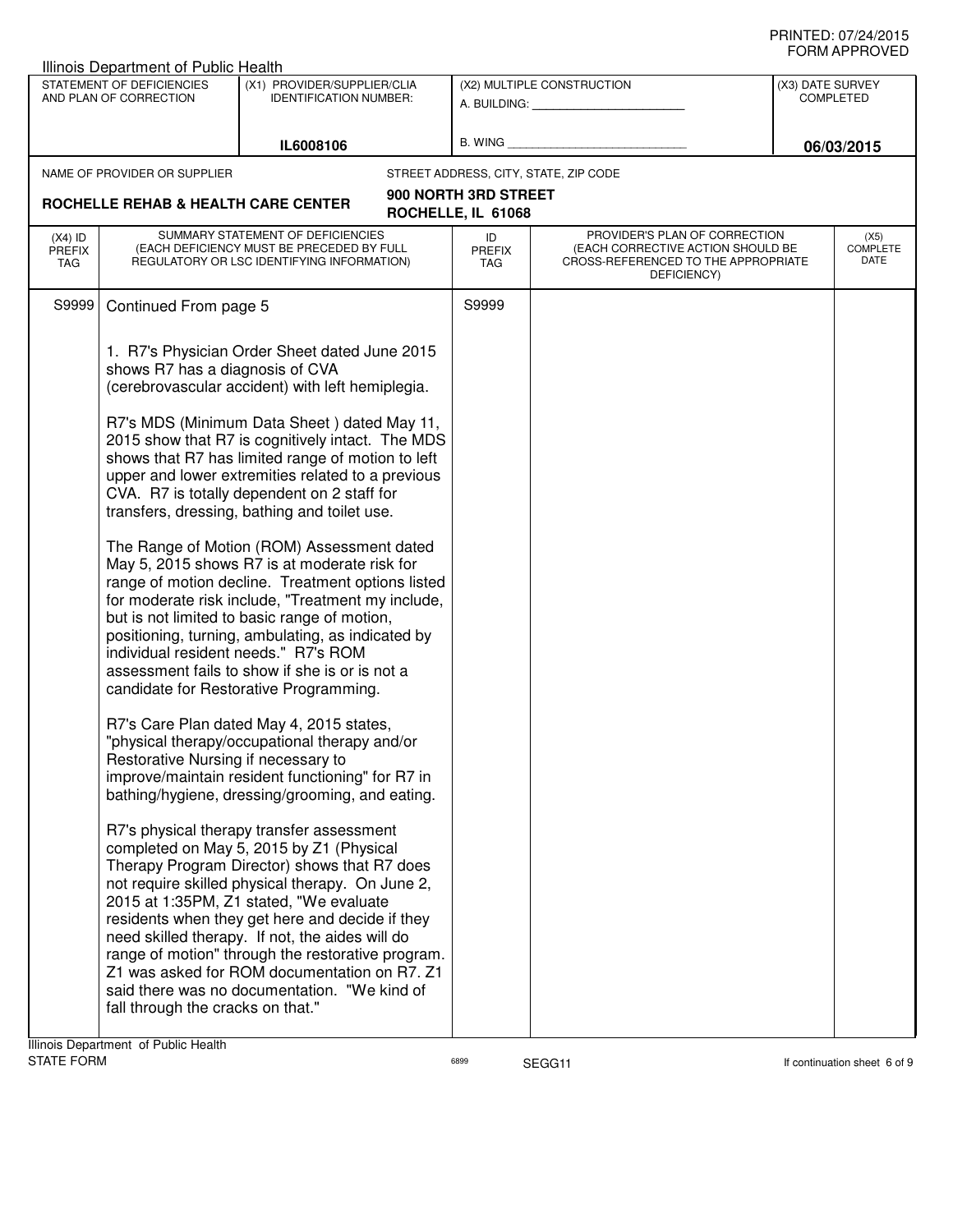|                                     | Illinois Department of Public Health                |                                                                                                                                                                                                                                                                     |                            |                                                                                                                          |                                      |                                 |
|-------------------------------------|-----------------------------------------------------|---------------------------------------------------------------------------------------------------------------------------------------------------------------------------------------------------------------------------------------------------------------------|----------------------------|--------------------------------------------------------------------------------------------------------------------------|--------------------------------------|---------------------------------|
|                                     | STATEMENT OF DEFICIENCIES<br>AND PLAN OF CORRECTION | (X1) PROVIDER/SUPPLIER/CLIA<br><b>IDENTIFICATION NUMBER:</b>                                                                                                                                                                                                        | (X2) MULTIPLE CONSTRUCTION |                                                                                                                          | (X3) DATE SURVEY<br><b>COMPLETED</b> |                                 |
|                                     |                                                     |                                                                                                                                                                                                                                                                     |                            | A. BUILDING: A. BUILDING:                                                                                                |                                      |                                 |
|                                     |                                                     | IL6008106                                                                                                                                                                                                                                                           | <b>B. WING</b>             |                                                                                                                          |                                      | 06/03/2015                      |
|                                     | NAME OF PROVIDER OR SUPPLIER                        |                                                                                                                                                                                                                                                                     |                            | STREET ADDRESS, CITY, STATE, ZIP CODE                                                                                    |                                      |                                 |
| ROCHELLE REHAB & HEALTH CARE CENTER |                                                     | 900 NORTH 3RD STREET                                                                                                                                                                                                                                                |                            |                                                                                                                          |                                      |                                 |
|                                     |                                                     |                                                                                                                                                                                                                                                                     | ROCHELLE, IL 61068         |                                                                                                                          |                                      |                                 |
| $(X4)$ ID<br><b>PREFIX</b><br>TAG   |                                                     | SUMMARY STATEMENT OF DEFICIENCIES<br>(EACH DEFICIENCY MUST BE PRECEDED BY FULL<br>REGULATORY OR LSC IDENTIFYING INFORMATION)                                                                                                                                        | ID<br><b>PREFIX</b><br>TAG | PROVIDER'S PLAN OF CORRECTION<br>(EACH CORRECTIVE ACTION SHOULD BE<br>CROSS-REFERENCED TO THE APPROPRIATE<br>DEFICIENCY) |                                      | (X5)<br><b>COMPLETE</b><br>DATE |
| S9999                               | Continued From page 6                               |                                                                                                                                                                                                                                                                     | S9999                      |                                                                                                                          |                                      |                                 |
|                                     | Assistant).                                         | On June 2, 2015 at 12:45PM, R7 was wheeled<br>down the hallway by R5 CNA (Certified Nursing                                                                                                                                                                         |                            |                                                                                                                          |                                      |                                 |
|                                     | therapy or do exercises."                           | On June 2, 2015 at 1:20PM, R7 was sitting in her<br>wheelchair. R7's left arm was flaccid in her lap.<br>R7 said that the staff have not offered or<br>encouraged her to exercise her upper and lower<br>extremities. "I don't get up. I don't go to physical       |                            |                                                                                                                          |                                      |                                 |
|                                     | since I have been here."                            | On June 2, 2015 at 1:50PM, E1 DON (Director of<br>Nursing) stated, "I have been here about a year.<br>We haven't had a restorative nurse here at all                                                                                                                |                            |                                                                                                                          |                                      |                                 |
|                                     | disturbance.                                        | 2. R1's Physician Order Sheet dated June 1,<br>2015 shows R1 has diagnoses of osteoarthritis,<br>BLE (bilateral lower extremity edema) and gait                                                                                                                     |                            |                                                                                                                          |                                      |                                 |
|                                     | extremities."                                       | The Physical Therapy Progress and Discharge<br>Summary dated December 12, 2014 states, "R1<br>will be discharged to current Skilled Nursing<br>Facility with a full home exercise program to<br>ensure continual strengthening for bilateral lower                  |                            |                                                                                                                          |                                      |                                 |
|                                     | does it or not."                                    | On June 3, 2015 at 8:30AM, E2 ADON (Assistant<br>Director of Nursing) stated, "I don't have R1 on a<br>restorative program. The exercise program is on<br>the wall behind R1's bed as a reminder for R1 to<br>lift both legs, three times a day. I don't know if R1 |                            |                                                                                                                          |                                      |                                 |
|                                     |                                                     | On June 3, 2015 at 8:35AM, R1 stated, "I have<br>some papers on some exercises but I don't do<br>them." R1 said her legs are so swollen and<br>painful that it is hard to do exercises by herself.                                                                  |                            |                                                                                                                          |                                      |                                 |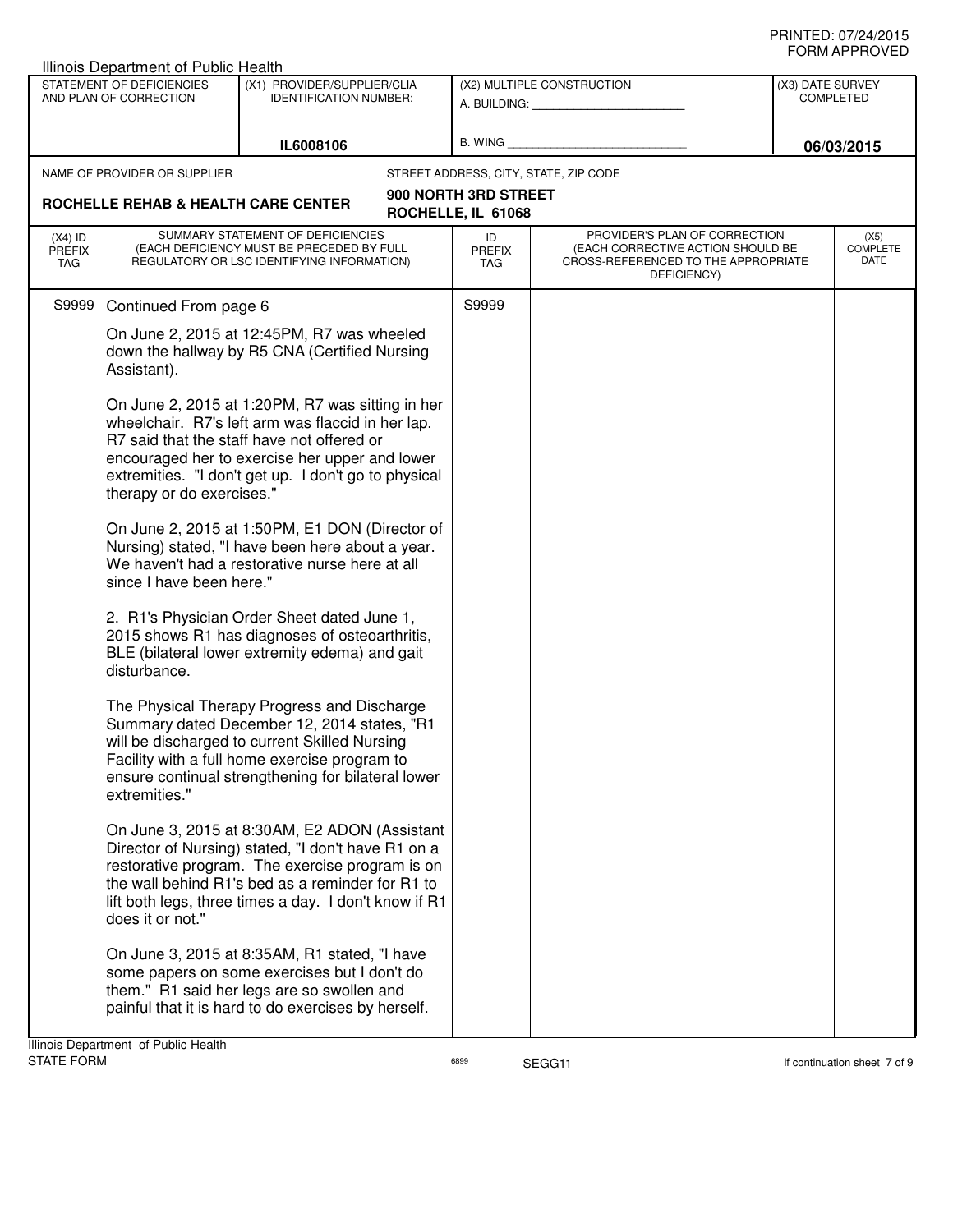| Illinois Department of Public Health                                 |                                                                                                                                                                                                                                                                                                                                                                                                                                                                                                 |                                            |                                                                                                                          |                                      |                                 |
|----------------------------------------------------------------------|-------------------------------------------------------------------------------------------------------------------------------------------------------------------------------------------------------------------------------------------------------------------------------------------------------------------------------------------------------------------------------------------------------------------------------------------------------------------------------------------------|--------------------------------------------|--------------------------------------------------------------------------------------------------------------------------|--------------------------------------|---------------------------------|
| STATEMENT OF DEFICIENCIES<br>AND PLAN OF CORRECTION                  | (X1) PROVIDER/SUPPLIER/CLIA<br><b>IDENTIFICATION NUMBER:</b>                                                                                                                                                                                                                                                                                                                                                                                                                                    |                                            | (X2) MULTIPLE CONSTRUCTION                                                                                               | (X3) DATE SURVEY<br><b>COMPLETED</b> |                                 |
|                                                                      |                                                                                                                                                                                                                                                                                                                                                                                                                                                                                                 |                                            | A. BUILDING: A. BUILDING:                                                                                                |                                      |                                 |
|                                                                      |                                                                                                                                                                                                                                                                                                                                                                                                                                                                                                 | B. WING                                    |                                                                                                                          |                                      |                                 |
|                                                                      | IL6008106                                                                                                                                                                                                                                                                                                                                                                                                                                                                                       |                                            |                                                                                                                          |                                      | 06/03/2015                      |
| NAME OF PROVIDER OR SUPPLIER                                         |                                                                                                                                                                                                                                                                                                                                                                                                                                                                                                 |                                            | STREET ADDRESS, CITY, STATE, ZIP CODE                                                                                    |                                      |                                 |
| ROCHELLE REHAB & HEALTH CARE CENTER                                  |                                                                                                                                                                                                                                                                                                                                                                                                                                                                                                 | 900 NORTH 3RD STREET<br>ROCHELLE, IL 61068 |                                                                                                                          |                                      |                                 |
| $(X4)$ ID<br><b>PREFIX</b><br>TAG                                    | SUMMARY STATEMENT OF DEFICIENCIES<br>(EACH DEFICIENCY MUST BE PRECEDED BY FULL<br>REGULATORY OR LSC IDENTIFYING INFORMATION)                                                                                                                                                                                                                                                                                                                                                                    | ID<br><b>PREFIX</b><br>TAG                 | PROVIDER'S PLAN OF CORRECTION<br>(EACH CORRECTIVE ACTION SHOULD BE<br>CROSS-REFERENCED TO THE APPROPRIATE<br>DEFICIENCY) |                                      | (X5)<br><b>COMPLETE</b><br>DATE |
| S9999<br>Continued From page 7                                       |                                                                                                                                                                                                                                                                                                                                                                                                                                                                                                 | S9999                                      |                                                                                                                          |                                      |                                 |
| independently.                                                       | On June 3, 2015 at 8:25AM, R1 was observed<br>propelling herself down the south hallway                                                                                                                                                                                                                                                                                                                                                                                                         |                                            |                                                                                                                          |                                      |                                 |
| the dining room table by R5.<br>both sides to the lower extremities. | On June 1, 2015 at 12:00PM, R1 was wheeled to<br>3. The Minimum Data Set dated March 14, 2015<br>shows R5 as having no cognitive impairment.<br>The assessment shows R5 is totally dependent<br>on 2 staff for transfers, toilet-use and mobility and<br>requires extensive assistance for dressing and<br>bathing. R5 has limitation in range of motion on                                                                                                                                     |                                            |                                                                                                                          |                                      |                                 |
| mantenance program."                                                 | The Physical Therapy Plan of Care form dated<br>6/14/14 shows underlying impairments for R5 as<br>Range of Motion in right and left lower extremity<br>as "Completes up to 75% of normal range." The<br>discharge plans for R5 on this form show,<br>"Remain in skilled facility with functional                                                                                                                                                                                                |                                            |                                                                                                                          |                                      |                                 |
| programming is left blank.                                           | R5's Range of Motion Assessment dated March<br>14, 2015 shows a risk score of 10 with treatment<br>options to include basic ROM, positioning,<br>turning, ambulating as indicated by individual<br>resident needs. The assessment shows has<br>moderate (50-80%) functional ROM of the upper<br>extremities and minimal (25-50%) functional<br>ROM of the lower extremities. The section of the<br>form that shows whether the resident is a<br>candidate or is not a candidate for restorative |                                            |                                                                                                                          |                                      |                                 |
| Illinois Department of Public Health                                 | R5's care plan dated January 16, 2014 show<br>Restorative Nursing Programs for ambulation,<br>transferring, dressing and grooming. The care<br>plan an approach for each program that<br>documents, "Assess and document Restorative<br>participation and response to program quarterly                                                                                                                                                                                                         |                                            |                                                                                                                          |                                      |                                 |
| <b>STATE FORM</b>                                                    |                                                                                                                                                                                                                                                                                                                                                                                                                                                                                                 | 6899                                       | SEGG11                                                                                                                   |                                      | If continuation sheet 8 of 9    |